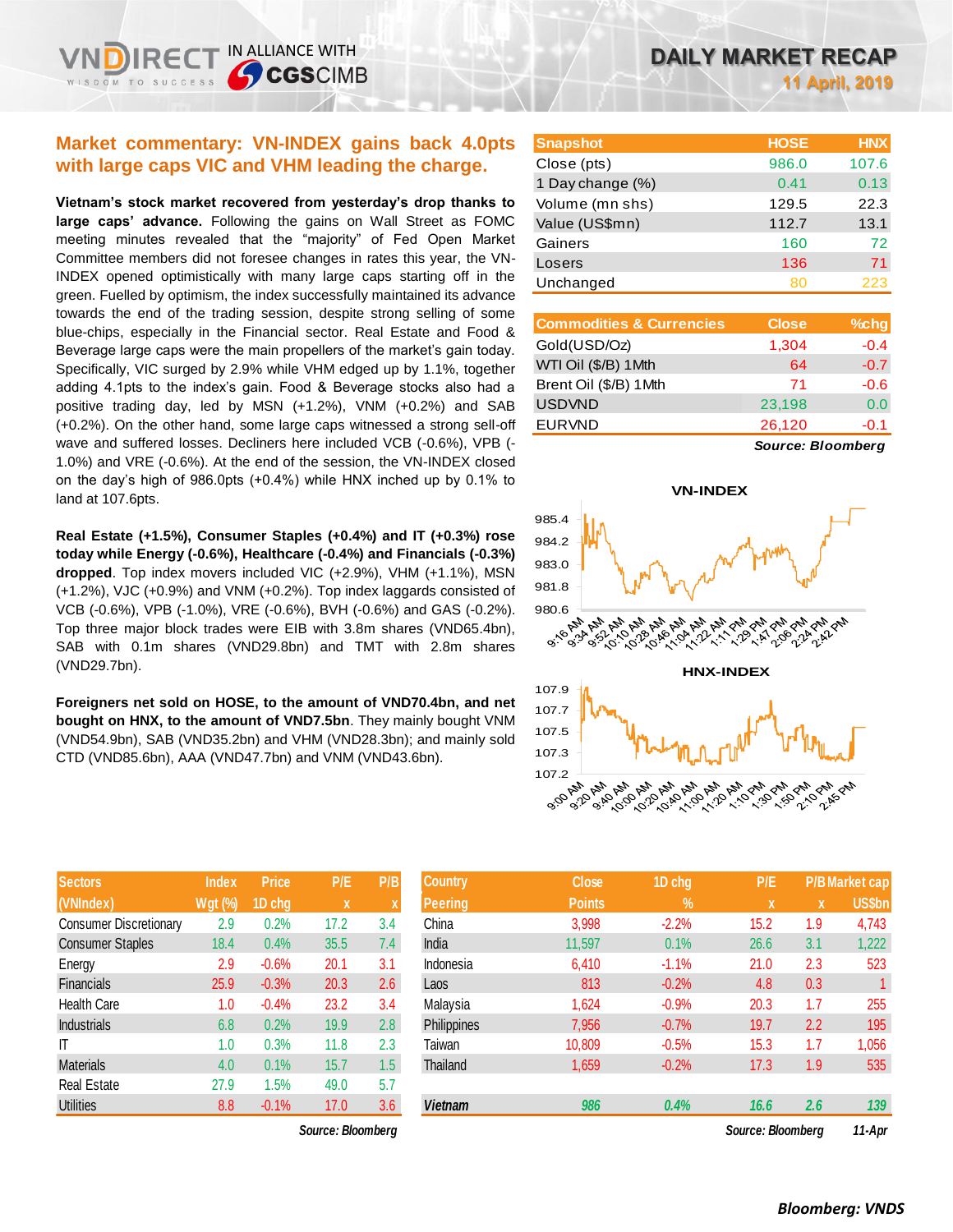### **Market News**

**Oil struggled to extend gains beyond a five-month high as an increase in U.S. crude inventories to the highest since late 2017 overshadowed OPEC's efforts to reduce production.** Futures fell as much as 0.6% in New York after climbing 1% Wednesday. American crude inventories rose by 7.03m barrels last week, Energy Information Administration data showed. That may undermine Saudi Arabian-led efforts to curb a glut, with OPEC saying in its monthly report that production tumbled by 534,000 barrels a day last month to around 30m. Output cuts by the OPEC+ have propelled crude's 42% surge this year, with supply disruptions from Libya to Venezuela adding impetus. While the OPEC report points to a much tighter market in coming months, higher prices may incentivize more American shale production. *(Bloomberg--edited)*

**Businesses borrow money from banks rather than issue bonds.** The government's decree 163, with loosened requirements on bond issuance, is expected to encourage businesses to seek capital from bond issuance and rely less on bank loans. Finance experts have found two new regulations stipulated in the decree. Regarding the separate bond issuance, the new decree does not set a limit on the rights of issuers and does not require issuers to make profits in the previous year. Under decree 90, businesses could issue corporate bonds only if profits were made in the year just before the year of issuance. This regulation was not in line with international practice. The requirement made it impossible for many businesses to issue bonds. Meanwhile, it was getting more difficult to access bank loans. The outstanding debt of the corporate bond market is estimated to make up 7% of GDP, which is much lower than the average level of 21% in the region. The underdevelopment of the bond market is another reason behind the challenges in long-term capital mobilisation. Issuing corporate bonds is the choice of large corporations. The stable bond interest rates will allow enterprises to easily plan their business. According to Standard Chartered Vietnam, since mid-2018, it has successfully arranged bond issuance for some large businesses, including REE (refrigeration engineering), PAN and Nam Long. In early 2019, REE successfully issued VND2.32tr (US\$100m) worth of 10-year bonds at the fixed interest rate of 7% per annum. Prior to that, PAN also successfully issued its first bond issuance campaign with the value of VND1.14tr and the interest rate of 6.8% per annum, valid for the entire five years. As for Nam Long, it issued VND660bn worth of bonds, on a 7-year term, with the fixed interest rate of 6.5% p.a. *(English.vietnamnet.vn--edited)*

## **Notable Corporate Events**

**Hanoi Beer Alcohol and Beverage Joint Stock Corporation (BHN VN) – 2019 targets:** For 2019, BHN targets sales of key products at VND8.27tr (+9% yoy) and EAT of VND310bn (-40% yoy). Specifically, for 2019, BHN forecasts beer output at VND435m litres compared to 426m litres in 2018. BHN also plans to pay the 2019 dividend at VND1,000/share. *(Bloomberg--edited)*

**Phat Dat Real Estate Development Corporation (PDR VN) – dividend payment:** Apr 24 and Apr 25 will be the ex-date and the record date, respectively, for paying the 2019 stock dividend at the ratio of 100:23. *(Cafef.vn)*

*<to be continued>*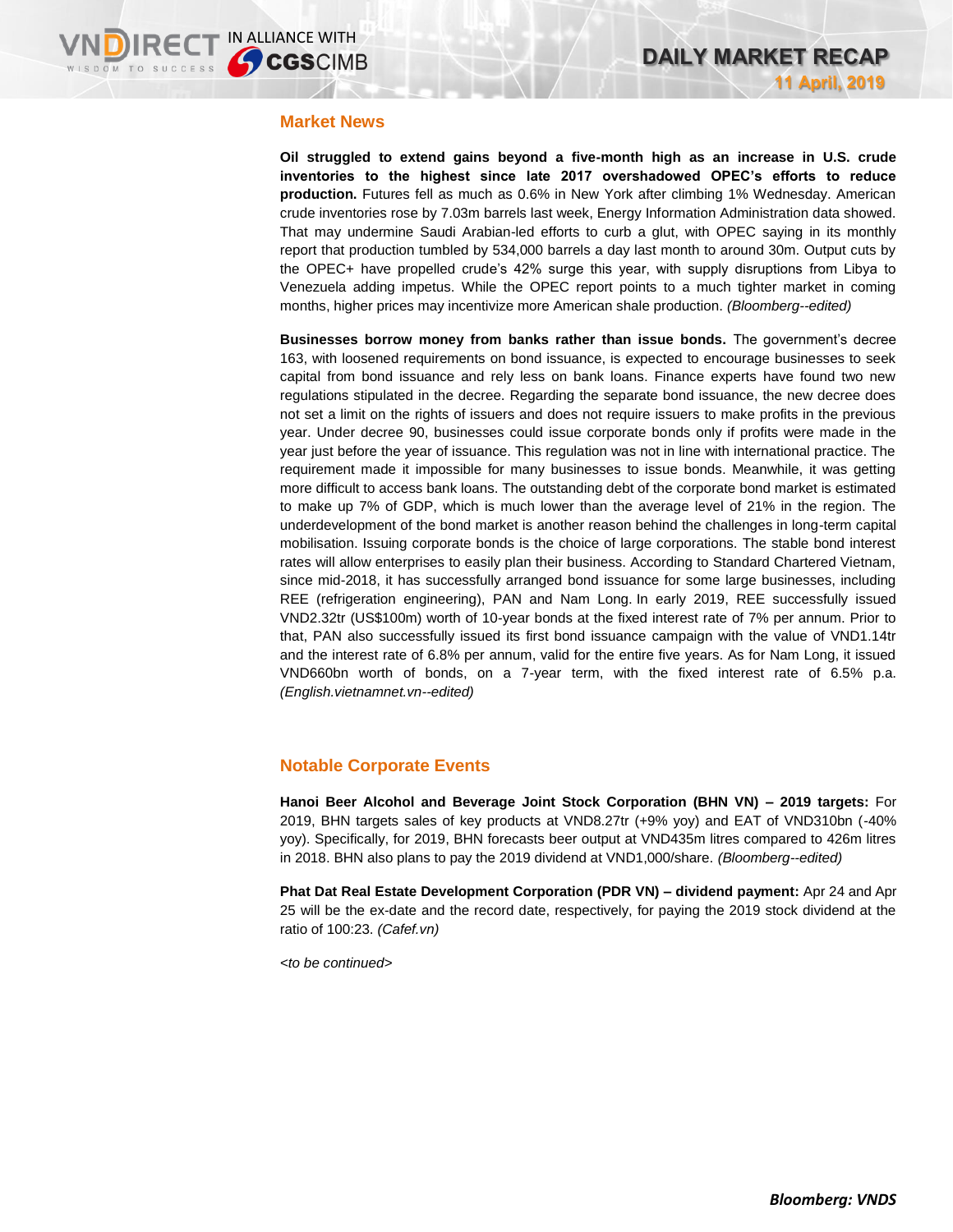## **DAILY MARKET RECAP 11 April, 2019**

## **COVERAGE SUMMARY**

VND

| Ticker          | <b>Close</b><br>price | <b>Adjusted</b><br>target price | <b>Upside</b> | <b>Recom-endation</b> | <b>Investment thesis summary/Update</b>                                                                                                                                                                                                                                                                                                                                                                                                                                                                                          | Latest<br>report |
|-----------------|-----------------------|---------------------------------|---------------|-----------------------|----------------------------------------------------------------------------------------------------------------------------------------------------------------------------------------------------------------------------------------------------------------------------------------------------------------------------------------------------------------------------------------------------------------------------------------------------------------------------------------------------------------------------------|------------------|
| PC <sub>1</sub> | 23,650                | 28,400                          | 20.1%         | <b>ADD</b>            | 1. Robust backlog in 2019F. According to the company, the total backlog of the<br>grid erection and installation segment is estimated at VND2,829bn at the<br>beginning of 2019<br>2. Promising outlook for hydropower segment. Investments in hydropower have<br>gradually helped improved PC1's earnings quality thanks to high margins and<br>recurring, stable revenues.                                                                                                                                                     | Link             |
| <b>LPB</b>      | 9,000                 | 12,200                          | 35.6%         | ADD                   | 1. LPB has embarked on an extensive branch network expansion initiative that is<br>unmatched by other banks.<br>2. Potential for a boost in fee income from bancassurance.<br>3. LPB is considering migrating to HOSE. A listing on HOSE will increase liquidity<br>for LPB<br>4. High dividend yield on a low valuation.                                                                                                                                                                                                        | <b>Link</b>      |
| <b>NLG</b>      | 28,700                | 37,700                          | 31.4%         | <b>ADD</b>            | 1. Project delay has led to haircut of our FY18F presales estimate.<br>2. Project licenses bode well for FY19F launches.<br>3. New land parcel acquired in Dec to support long term growth.                                                                                                                                                                                                                                                                                                                                      | <b>Link</b>      |
| <b>ACV</b>      | 82,000                | 105,000                         | 28.0%         | <b>ADD</b>            | 1. ACV is a robust long-term bet on the aviation growth story than even a basket<br>of domestic airline stocks.<br>2. MOT's divestment of ACV stake to be a significant catalyst.<br>3. High return on capital and superior growth prospects justify valuation premium.                                                                                                                                                                                                                                                          | Link             |
| <b>DPM</b>      | 18,200                | 23,400                          | 28.6%         | ADD                   | 1. Core urea business could face near-term margin pressure due to the expected<br>increases in gas input prices, which will outweigh ASP recovery, in our view.<br>2. NH3-NPK project is the earnings growth driver over the next few years,<br>contributing 1.4-2.6tr annually to revenue starting from 2018F. However high<br>interest expense and D&A burden could result in annual losses in 2019-20F.<br>3. Pending VAT policy change in Vietnam is expected to boost DPM's gross<br>margin by 2-3% pts from 2019F onwards. | Link             |
| QNS             | 42,400                | 53,200                          | 25.5%         | <b>ADD</b>            | 1. QNS is the leading branded soymilk player in Vietnam and a major sugar<br>producer.<br>2. The company commanded 82% market share of the packaged soymilk market<br>and accounted for around 10% of total nationwide sugar supply in 2017.                                                                                                                                                                                                                                                                                     | Link             |
| <b>LTG</b>      | 25,100                | 38,300                          | 52.6%         | <b>ADD</b>            | 1. Market leader in the CPC segment with 21% market share (vs. second largest<br>player VFG with 8.3% market share). LTG could easily maintain the market<br>leadership in the segment thanks to (1) extensive distribution network, and (2)<br>established long-term relationships with suppliers.<br>2. Long-term strategy is to focus on the Agrifood segment with high potential in<br>export markets such as China, Philippines, Indonesia, etc.<br>3. LTG is trading far below its domestic peers.                         | <b>Link</b>      |
| <b>VCB</b>      | 68,500                | 73,800                          | 7.7%          | <b>HOLD</b>           | 1. Solid core earnings growth with earnings from divestment and bancassurance<br>deals creating uncaptured upside<br>2. Strongly positioned to penetrate the retail banking segment.<br>3. Well-regarded bank with best-in-class asset quality and strong deposit<br>franchise.<br>4. Successful private placement enhanced capital buffers.                                                                                                                                                                                     | Link             |
| MBB             | 22,000                | 31,100                          | 41.4%         | ADD                   | 1. Solid earnings on improving NIM and strong fee income growth with huge room<br>to continue to boost asset yields.<br>2. Continued shift towards retail lending supports NIM expansion.<br>3. Dynamic strategy to boost fee income.<br>4. Prudent risk management evinced by a clean balance sheet                                                                                                                                                                                                                             | Link             |
| <b>VPB</b>      | 19,650                | 26,100                          | 32.8%         | ADD                   | 1. The leading market player in consumer finance with high returns on capital.<br>2. Stricter credit controls hampered earnings growth in FY18.<br>3. More digitalisation initiatives to grow fee income and cut costs. VPB has<br>launched a new digital platform in SME banking, retail banking and consumer<br>finance.                                                                                                                                                                                                       | <b>Link</b>      |
| <b>TCM</b>      | 32,100                | 32,300                          | 0.6%          | <b>HOLD</b>           | 1. The only vertically-integrated textile manufacturer in Vietnam.<br>2. Sears's bankruptcy will dent FY18 and FY19F earnings.<br>3. EVFTA is expected to confer a competitive advantage to TCM due to "Fabric"<br>forward Rules of Origin"                                                                                                                                                                                                                                                                                      | <b>Link</b>      |
| <b>HPG</b>      | 31,950                | 33,800                          | 5.8%          | <b>HOLD</b>           | 1. We believe HPG will further consolidate its domestic market share.<br>2. Higher sales volume but lower ASP<br>3. Slight delay and capex overruns on the second phase of Dung Quat Steel<br>Complex project.                                                                                                                                                                                                                                                                                                                   | $Link$           |
| <b>PVT</b>      | 16,700                | 21,000                          | 25.7%         | <b>ADD</b>            | 1. A beneficiary of secular oil and gas demand growth in Vietnam with stable cash<br>flow and a robust business model.<br>2. PVT boasts a stable business model with assured annual transportation<br>volumes and long-term charter rates.<br>3. We see the ongoing fleet rejuvenation benefitting PVT's long-term prospects.                                                                                                                                                                                                    | <b>Link</b>      |
| <b>STK</b>      | 23,400                | 23,000                          | $-1.7%$       | <b>HOLD</b>           | 1. Second-largest synthetic fiber manufacturer in Vietnam.<br>2. STK is a direct beneficiary of CPTPP and the US-China trade war.<br>3. Trang Bang 5 (TB5) project's commercial operations will start in 1Q19F.                                                                                                                                                                                                                                                                                                                  | <b>Link</b>      |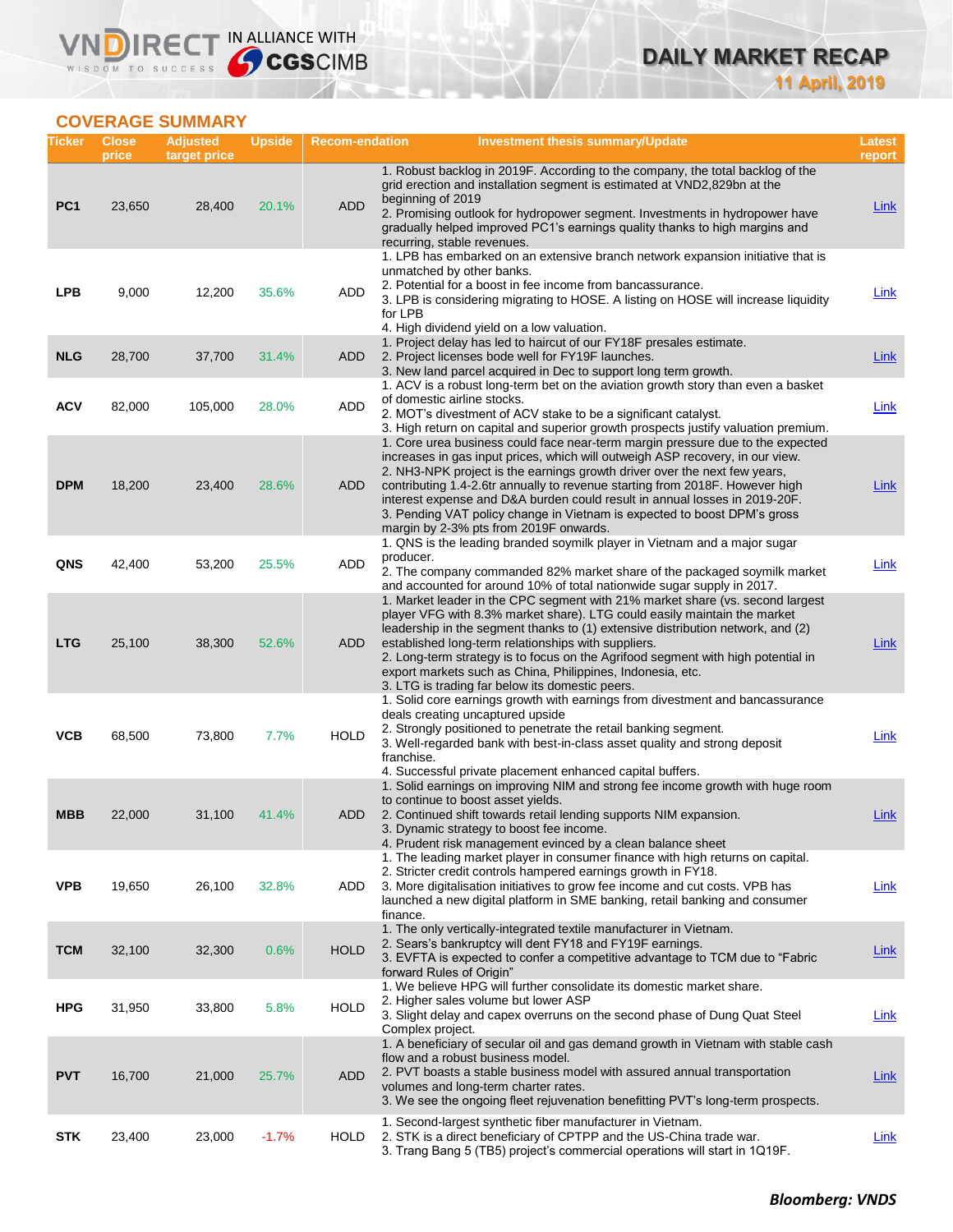# **DAILY MARKET RECAP**

**11 April, 2019**

| Ticker     | <b>Close</b><br>price | <b>Adjusted</b><br>target price | <b>Upside</b> | <b>Recom-endation</b> | <b>Investment thesis summary/Update</b>                                                                                                                                                                                                                                                                                                                                                                                                                                                                                                                                     | Latest<br>report |
|------------|-----------------------|---------------------------------|---------------|-----------------------|-----------------------------------------------------------------------------------------------------------------------------------------------------------------------------------------------------------------------------------------------------------------------------------------------------------------------------------------------------------------------------------------------------------------------------------------------------------------------------------------------------------------------------------------------------------------------------|------------------|
| IDI        | 8,830                 | 23,800                          | 169.5%        | <b>ADD</b>            | 1. IDI has gradually risen to become one of the most promising Vietnamese<br>pangasius exporters. The firm has endured multiple downturns in the industry,<br>demonstrating its resilience and good management quality. The share price,<br>however, is volatile.<br>2. We expect that pangasius exports will grow strongly in 2018.<br>3. Fish feed segment and fishmeal/fish fat segment will see strong growth in 2018<br>4. IDI will continue to increase its capacity to support growth over the next 2-3<br>years.<br>5. High dividend yield and attractive valuation | <u>Link</u>      |
| AAA        | 18,900                | 25,300                          | 33.9%         | ADD                   | 1. AAA is the largest plastic packaging manufacturer and exporter in South East<br>Asia, with current production capacity of 8,000 tonnes/month.<br>2. AAA will be able to capture market share globally in countries such as Japan<br>and the U.S.<br>3. AAA aims to expand its production and adopt effective cost controls.                                                                                                                                                                                                                                              | Link             |
| <b>PNJ</b> | 100,200               | 126,500                         | 26.2%         | ADD                   | 1. PNJ is leading the jewellery market in Vietnam with an estimated 30% market<br>share in the branded segment in 2018, per management.<br>2. Extensive store network and still expanding.<br>3. Sustained momentum at PNJ Gold and anticipated turnaround at PNJ Silver to<br>drive strong topline growth.                                                                                                                                                                                                                                                                 | <b>Link</b>      |
| KDH        | 31,050                | 33,500                          | 7.9%          | <b>HOLD</b>           | 1. KDH owns 500ha land bank in the inner city area of HCMC following its recent<br>merger with Binh Chanh Construction & Investment (BCI, Unlisted).<br>2. Its strategy to develop mid-range condos and gated townhouse communities<br>makes for a diversified range of products and lowers market risk.<br>3. We believe KDH's high quality housing developments have helped it to<br>establish its brand name among prospective buyers, driving strong sales<br>absorption.                                                                                               | Link             |
| <b>VGI</b> | 24,000                | 17,400                          | $-27.5%$      | <b>REDUCE</b>         | 1. VGI is the largest telco to be listed on Vietnam stock market and holds the<br>leading position in six out of nine countries under coverage.<br>2. VGI provides full telecom services including calls, texts, mobile data and fiber<br>optic internet broadband in nine countries across Africa, Latin America and<br>Southeast Asia.<br>3. Long term growth driver will be Mytel, VGI's new JV in Myanmar, given the<br>domestic backdrop of a relatively high smartphone adoption rate of 70% of total<br>mobile users                                                 | <b>Link</b>      |
| <b>DCM</b> | 8,990                 | 9,900                           | 10.1%         | <b>HOLD</b>           | 1. Parent company PVN guarantees 12% ROE for the company's urea operations<br>in FY15-18F, protecting DCM from adverse market movements.<br>2. Changes to Vietnam's VAT policy in 2018-19F could help expand DCM's gross<br>margin by 3-4% from 2019F onwards, in our view.<br>3. Uncertainty around 2019F input gas price policy, however, is a major risk that<br>could counter positive effects of VAT policy change.                                                                                                                                                    | <b>Link</b>      |
| <b>VTP</b> | 183,000               | 157,000                         | $-14.2%$      | <b>REDUCE</b>         | 1. High growth company in a fast-evolving industry.<br>2. VTP's market share gains can be attributed to advanced technology and strong<br>infrastructure.<br>3. VTP's core sales is expected to grow at a CAGR of 48.5% to 2020.<br>4. Healthy financial status with strong cash reserves and high ROE.                                                                                                                                                                                                                                                                     | <b>Link</b>      |
| <b>ACB</b> | 30,300                | 39,800                          | 31.4%         | ADD                   | 1. Well-established retail brand name and customer base.<br>2. Large retail customer base enables a strong fee income franchise.<br>3. Legacy issues resolved, resulting in a healthy balance sheet.                                                                                                                                                                                                                                                                                                                                                                        | Link             |
| <b>GAS</b> | 105,000               | 91,600                          | $-12.8%$      | <b>REDUCE</b>         | 1. Flat oil price outlook could weigh on sales growth<br>2. Depleting gas supply puts pressure on input costs<br>3. Demand and capacity expansion to partly offset rising costs                                                                                                                                                                                                                                                                                                                                                                                             | <b>Link</b>      |
| <b>PVS</b> | 22,800                | 25,000                          | 9.6%          | <b>HOLD</b>           | 1. A diversified oilfield services company with strong financial health<br>2. Key beneficiary of Vietnam's push for renewed dry gas reserves<br>3. Strong earnings growth expected in FY18-21F                                                                                                                                                                                                                                                                                                                                                                              | <b>Link</b>      |
| <b>PVD</b> | 19,150                | 20,000                          | 4.4%          | <b>HOLD</b>           | 1. PVD's rig fleet as young enough to benefit from anticipated global oilfield<br>services market upturn<br>2. We differ in expecting PVD's profitability to turn around in FY19-21F                                                                                                                                                                                                                                                                                                                                                                                        | <b>Link</b>      |
| <b>MSH</b> | 57,000                | 62,500                          | 9.6%          | <b>HOLD</b>           | 1. MSH leads position in apparel manufacturing industry, solidified by a strong<br>customer base of global premium fashion brands.<br>2. A change in product mix with larger contribution from high-margin FOB (Free on<br>Board) apparel production is expected to be the near-term growth driver.                                                                                                                                                                                                                                                                         | <b>Link</b>      |

**VNDIRECT IN ALLIANCE WITH**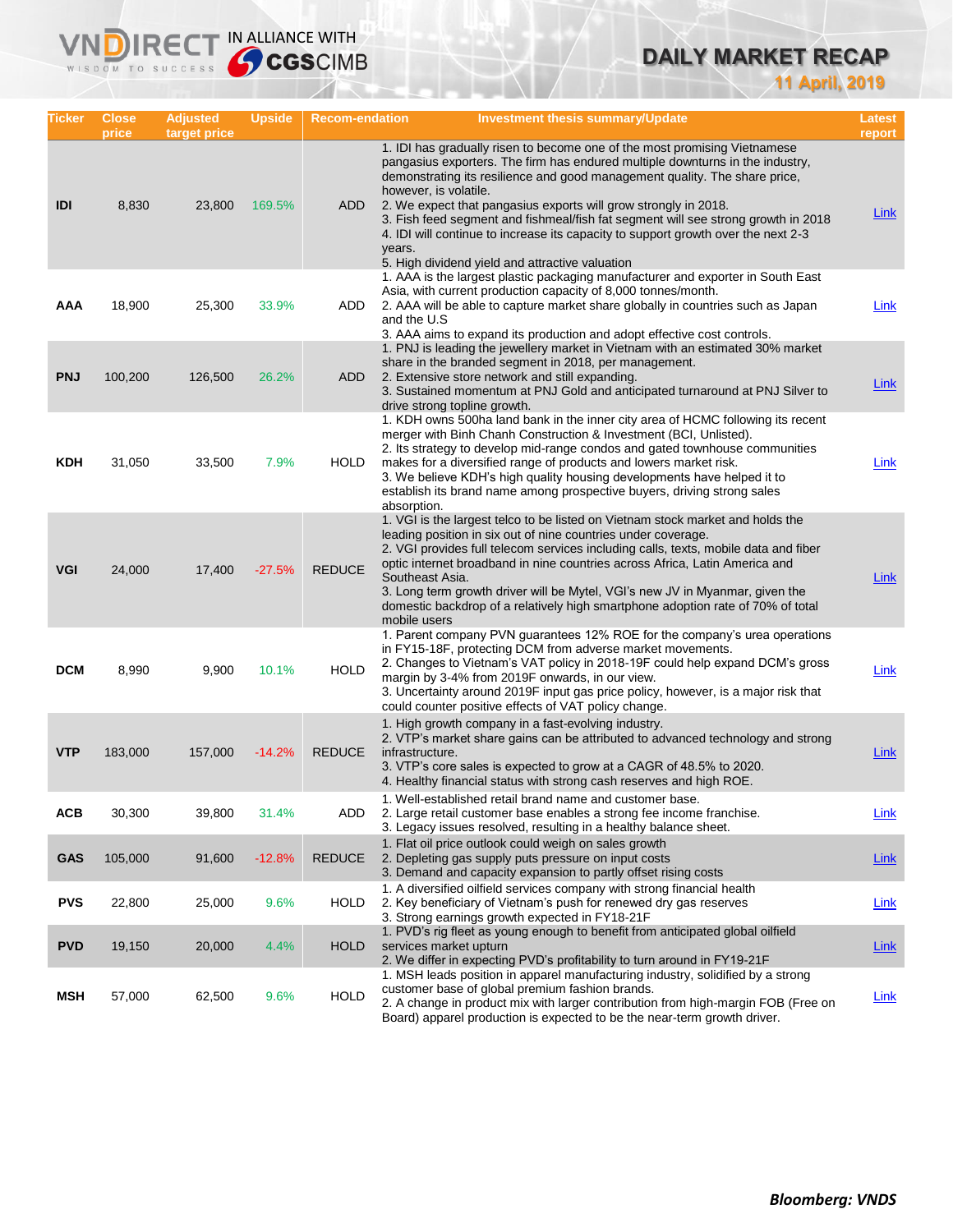## **MARKET MOVEMENTS**

IR<sub>E</sub> WISDOM TO SUCCESS

| <b>HOSE</b>        |              |     |      |        |              |
|--------------------|--------------|-----|------|--------|--------------|
| <b>Top gainers</b> |              |     |      |        | <b>VND</b>   |
| <b>Ticker</b>      | Last         | Cha | %chq | Vol.   | <b>Index</b> |
|                    | <b>Price</b> |     |      |        | impact       |
| <b>DXV</b>         | 3,530        | 230 | 6.97 | 900    | 0.001        |
| <b>NAV</b>         | 9,680        | 630 | 6.96 | 5,830  | 0.002        |
| <b>AGF</b>         | 5,700        | 370 | 6.94 | 31,230 | 0.003        |
| <b>EMC</b>         | 13,900       | 900 | 6.92 | 100    | 0.003        |
| <b>PTC</b>         | 5,720        | 370 | 6.92 | 10     | 0.002        |

IN ALLIANCE WITH

| <b>Top losers</b> |              |          |         |         | <b>VND</b>   |
|-------------------|--------------|----------|---------|---------|--------------|
| <b>Ticker</b>     | Last         | Cha      | %chq    | Vol.    | <b>Index</b> |
|                   | <b>Price</b> |          |         |         | impact       |
| <b>PPI</b>        | 930          | $-70$    | $-7.00$ | 801,360 | $-0.001$     |
| <b>CLW</b>        | 21,400       | $-1,600$ | $-6.96$ | 40      | $-0.006$     |
| <b>PXS</b>        | 5,510        | $-410$   | $-6.93$ | 490,530 | $-0.007$     |
| <b>VTB</b>        | 16,650       | $-1,200$ | $-6.72$ | 630     | $-0.004$     |
| <b>TDW</b>        | 29.850       | $-2,150$ | $-6.72$ | 30      | $-0.006$     |

| <b>Top index movers</b> |              |       |         |         |              |  |  |  |
|-------------------------|--------------|-------|---------|---------|--------------|--|--|--|
| <b>Ticker</b>           | Last         | Cha   | $%$ chq | Vol.    | <b>Index</b> |  |  |  |
|                         | <b>Price</b> |       |         |         | impact       |  |  |  |
| <b>VIC</b>              | 115,000      | 3,200 | 2.86    | 350,810 | 3.111        |  |  |  |
| <b>VHM</b>              | 93,500       | 1,000 | 1.08    | 233,360 | 1.020        |  |  |  |
| <b>MSN</b>              | 87,700       | 1,000 | 1.15    | 188.220 | 0.354        |  |  |  |
| <b>VJC</b>              | 113,900      | 1,000 | 0.89    | 1.11MLN | 0.165        |  |  |  |
| VNM                     | 135,600      | 300   | 0.22    | 383,850 | 0.159        |  |  |  |

| <b>Top index laggers</b> |              |        | <b>VND</b> |         |              |
|--------------------------|--------------|--------|------------|---------|--------------|
| <b>Ticker</b>            | Last         | Cha    | %chq       | Vol.    | <b>Index</b> |
|                          | <b>Price</b> |        |            |         | impact       |
| VCB                      | 68,500       | $-400$ | $-0.58$    | 405,090 | $-0.452$     |
| <b>VPB</b>               | 19,650       | $-200$ | $-1.01$    | 900.020 | $-0.150$     |
| <b>VRE</b>               | 34.800       | $-200$ | $-0.57$    | 650.930 | $-0.142$     |
| <b>BVH</b>               | 93,900       | $-600$ | $-0.63$    | 46.900  | $-0.128$     |
| <b>GAS</b>               | 105,000      | $-200$ | $-0.19$    | 281,390 | $-0.117$     |

| <b>VND</b><br><b>Top liquidity</b> |              |        |         |         |              |  |  |  |
|------------------------------------|--------------|--------|---------|---------|--------------|--|--|--|
| <b>Ticker</b>                      | Last         | Cha    | %chq    | Val.    | <b>Index</b> |  |  |  |
|                                    | <b>Price</b> |        |         | (VNDbn) | impact       |  |  |  |
| <b>ROS</b>                         | 31,450       | -650   | $-2.02$ | 246     | $-0.112$     |  |  |  |
| AAA                                | 18,900       | 400    | 2.16    | 149     | 0.021        |  |  |  |
| <b>VJC</b>                         | 113,900      | 1,000  | 0.89    | 126     | 0.165        |  |  |  |
| <b>CTD</b>                         | 121,700      | $-100$ | $-0.08$ | 120     | $-0.002$     |  |  |  |
| <b>PVD</b>                         | 19,150       | $-550$ | $-2.79$ | 57      | $-0.064$     |  |  |  |

| <b>HOSE</b>        |              |     |         |        |              |                    |              | <b>HNX</b> |       |       |              |
|--------------------|--------------|-----|---------|--------|--------------|--------------------|--------------|------------|-------|-------|--------------|
| <b>Top gainers</b> |              |     |         |        | <b>VND</b>   | <b>Top gainers</b> |              |            |       |       | <b>VND</b>   |
| Ticker             | Last         | Chg | $%$ chq | Vol.   | <b>Index</b> | Ticker             | Last         | Chg        | %chq  | Vol.  | <b>Index</b> |
|                    | <b>Price</b> |     |         |        | impact       |                    | <b>Price</b> |            |       |       | impact       |
| <b>DXV</b>         | 3,530        | 230 | 6.97    | 900    | 0.001        | <b>BAX</b>         | 40,700       | 3,700      | 10.00 | 7,600 | 0.000        |
| <b>NAV</b>         | 9,680        | 630 | 6.96    | 5,830  | 0.002        | <b>MAS</b>         | 49,500       | 4,500      | 10.00 | 500   | 0.000        |
| AGF                | 5,700        | 370 | 6.94    | 31,230 | 0.003        | <b>PSC</b>         | 14,300       | 1.300      | 10.00 | 1,300 | 0.000        |
| <b>EMC</b>         | 13,900       | 900 | 6.92    | 100    | 0.003        | <b>IVS</b>         | 11,100       | 1,000      | 9.90  | 100   | 0.000        |
| <b>PTC</b>         | 5,720        | 370 | 6.92    | 10     | 0.002        | <b>CLH</b>         | 20,000       | 1,800      | 9.89  | 200   | 0.000        |
|                    |              |     |         |        |              |                    |              |            |       |       |              |

| <b>Top losers</b> |                      |          |         |         | <b>VND</b>             | <b>Top losers</b> |                      |          |          |         | <b>VND</b>             |
|-------------------|----------------------|----------|---------|---------|------------------------|-------------------|----------------------|----------|----------|---------|------------------------|
| Ticker            | Last<br><b>Price</b> | Chg      | $%$ chq | Vol.    | <b>Index</b><br>impact | Ticker            | Last<br><b>Price</b> | Chg      | $%$ chq  | Vol.    | <b>Index</b><br>impact |
| PPI               | 930                  | -70      | $-7.00$ | 801.360 | $-0.001$               | BII               | 700                  | $-100$   | $-12.50$ | 189.300 | 0.000                  |
| <b>CLW</b>        | 21,400               | $-1,600$ | $-6.96$ | 40      | $-0.006$               | <b>DIH</b>        | 22,700               | $-2,500$ | $-9.92$  | 4,600   | 0.000                  |
| <b>PXS</b>        | 5,510                | $-410$   | $-6.93$ | 490.530 | $-0.007$               | TJC               | 6,400                | $-700$   | $-9.86$  | 100     | 0.000                  |
| <b>VTB</b>        | 16,650               | $-1,200$ | $-6.72$ | 630     | $-0.004$               | <b>KTS</b>        | 17,500               | $-1,900$ | $-9.79$  | 3,700   | 0.000                  |
| TDW               | 29,850               | $-2,150$ | $-6.72$ | 30      | $-0.006$               | VLA               | 12,000               | $-1,300$ | $-9.77$  | 400     | 0.000                  |
|                   |                      |          |         |         |                        |                   |                      |          |          |         |                        |

|            | Top index movers |       |         |         | <b>VND</b> | Top index movers |              |       |         |         |              |  |
|------------|------------------|-------|---------|---------|------------|------------------|--------------|-------|---------|---------|--------------|--|
| Ticker     | Last             | Chg   | $%$ chq | Vol.    | Index      | Ticker           | Last         | Chg   | $%$ chq | Vol.    | <b>Index</b> |  |
|            | <b>Price</b>     |       |         |         | impact     |                  | <b>Price</b> |       |         |         | impact       |  |
| VIC        | 115,000          | 3.200 | 2.86    | 350.810 | 3.111      | <b>ACB</b>       | 30,300       | 100   | 0.33    | 905.100 | 0.123        |  |
| <b>VHM</b> | 93,500           | 1,000 | 1.08    | 233.360 | 1.020      | <b>SHB</b>       | 7,600        | 100   | 1.33    | .65MLN  | 0.103        |  |
| <b>MSN</b> | 87.700           | 1.000 | 1.15    | 188.220 | 0.354      | <b>NVB</b>       | 8.800        | 200   | 2.33    | 243.000 | 0.058        |  |
| <b>VJC</b> | 113,900          | 1.000 | 0.89    | 1.11MLN | 0.165      | <b>IVS</b>       | 11,100       | 1.000 | 9.90    | 100     | 0.019        |  |
| <b>VNM</b> | 135,600          | 300   | 0.22    | 383.850 | 0.159      | TNG              | 23,500       | 400   | 1.73    | 853.600 | 0.014        |  |

|            | <b>Top index laggers</b> |        |         |         | <b>VND</b> | <b>Top index laggers</b> |              |          |         |         | <b>VND</b>   |
|------------|--------------------------|--------|---------|---------|------------|--------------------------|--------------|----------|---------|---------|--------------|
| Ticker     | Last                     | Chg    | $%$ chq | Vol.    | Index      | Ticker                   | Last         | Chg      | $%$ chq | Vol.    | <b>Index</b> |
|            | <b>Price</b>             |        |         |         | impact     |                          | <b>Price</b> |          |         |         | impact       |
| <b>VCB</b> | 68.500                   | $-400$ | $-0.58$ | 405.090 | $-0.452$   | <b>PVS</b>               | 22,800       | $-400$   | $-1.72$ | 2.90MLN | $-0.096$     |
| <b>VPB</b> | 19.650                   | $-200$ | $-1.01$ | 900.020 | $-0.150$   | <b>PHP</b>               | 11,000       | $-800$   | $-6.78$ | 5.700   | $-0.026$     |
| <b>VRE</b> | 34,800                   | $-200$ | $-0.57$ | 650.930 | $-0.142$   | HUT                      | 3,800        | $-100$   | $-2.56$ | .27MLN  | $-0.020$     |
| <b>BVH</b> | 93.900                   | $-600$ | $-0.63$ | 46.900  | $-0.128$   | <b>CEO</b>               | 11,900       | $-200$   | $-1.65$ | 394.500 | $-0.019$     |
| GAS        | 105.000                  | $-200$ | $-0.19$ | 281.390 | $-0.117$   | DHT                      | 35,000       | $-1.000$ | $-2.78$ | 30,800  | $-0.012$     |

| <b>Top liquidity</b> |              |        |         |         | <b>VND</b>   | <b>Top liquidity</b> |              |        |         |                   | <b>VND</b>   |
|----------------------|--------------|--------|---------|---------|--------------|----------------------|--------------|--------|---------|-------------------|--------------|
| Ticker               | Last         | Chg    | $%$ chq | Val.    | <b>Index</b> | Ticker               | Last         | Chg    | $%$ chq | Val.              | <b>Index</b> |
|                      | <b>Price</b> |        |         | (VNDbn) | impact       |                      | <b>Price</b> |        |         | (VNDbn)           | impact       |
| <b>ROS</b>           | 31.450       | $-650$ | $-2.02$ | 246     | $-0.112$     | <b>PVS</b>           | 22,800       | $-400$ | $-1.72$ | 67                | 0.000        |
| AAA                  | 18,900       | 400    | 2.16    | 149     | 0.021        | <b>ACB</b>           | 30,300       | 100    | 0.33    | 27                | 0.000        |
| VJC                  | 113.900      | 1.000  | 0.89    | 126     | 0.165        | TNG                  | 23,500       | 400    | 1.73    | 20                | 0.000        |
| <b>CTD</b>           | 121,700      | $-100$ | $-0.08$ | 120     | $-0.002$     | <b>VGC</b>           | 19,600       | 0      | 0.00    | 13                | 0.000        |
| <b>PVD</b>           | 19,150       | $-550$ | $-2.79$ | 57      | $-0.064$     | <b>SHB</b>           | 7,600        | 100    | 1.33    | 12                | 0.000        |
|                      |              |        |         |         |              |                      |              |        |         | Source: Bloomberg | 11 Apr       |

*11 Apr Source: Bloomberg*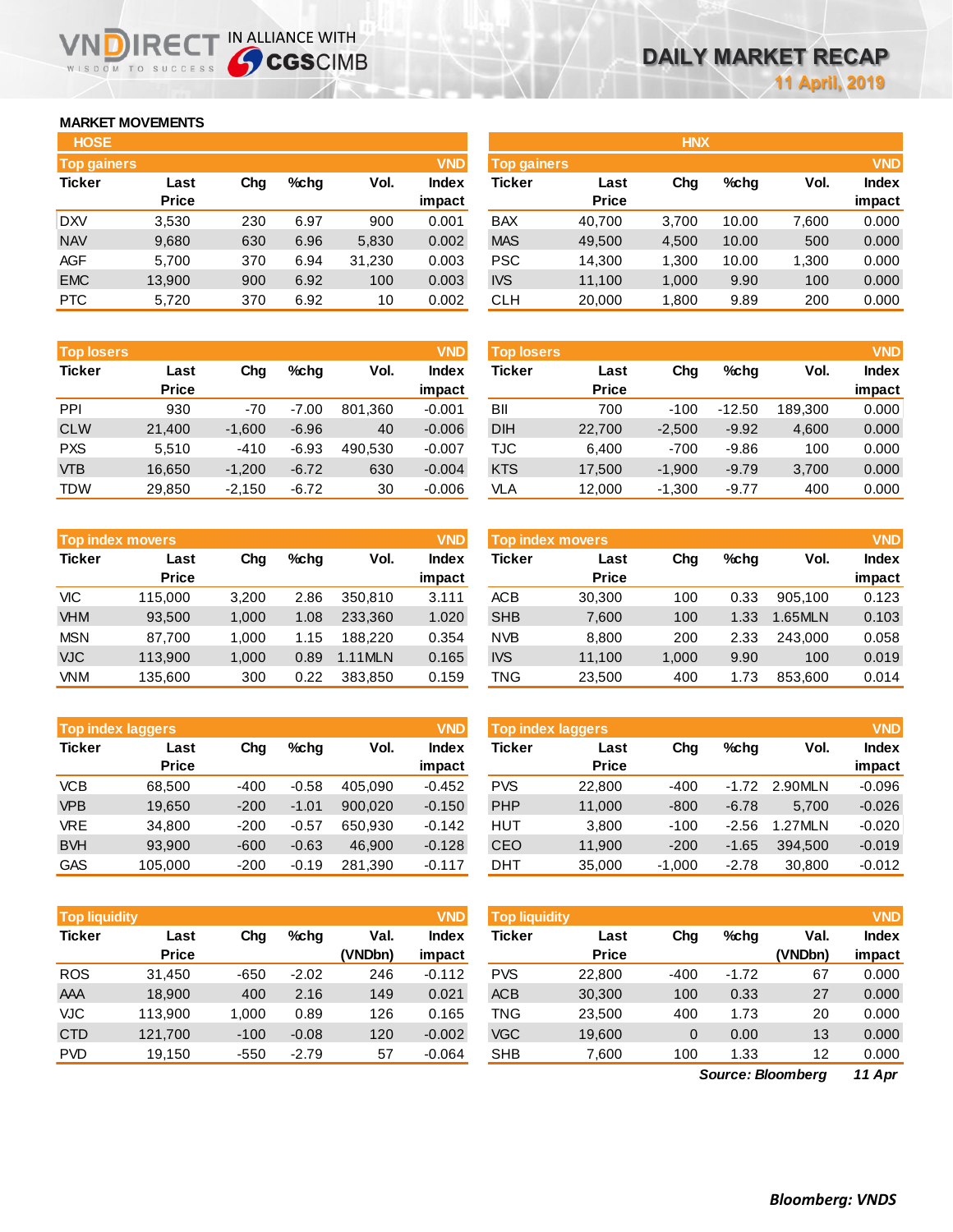## **FOREIGN ACTIVITIES**

| Volume (Mn'shs)       | <b>HOSE</b> | <b>HNX</b> | Value (VND'bn)        | <b>HOSE</b> | <b>HNX</b> |
|-----------------------|-------------|------------|-----------------------|-------------|------------|
| <b>BUY</b>            | 4.8         | 0.5        | <b>BUY</b>            | 291.1       | 8.8        |
| % of market           | 3.7%        | $2.2\%$    | % of market           | 11.5%       | 2.9%       |
| <b>SELL</b>           | 7.7         | 0.1        | <b>SELL</b>           | 361.5       | 1.3        |
| % of market           | $6.0\%$     | 0.4%       | % of market           | 14.2%       | 0.4%       |
| <b>NET BUY (SELL)</b> | (2.89)      | 0.4        | <b>NET BUY (SELL)</b> | (70.4)      | 7.5        |

*Source: HSX, HNX*



## **Foreign net buy/sell (30 days) in VND'bn**

| <b>YTD ACCUMULATION</b> |             |            |                       |             |                           |
|-------------------------|-------------|------------|-----------------------|-------------|---------------------------|
| Volume (MIn'shs)        | <b>HOSE</b> | <b>HNX</b> | Value (VND'bn)        | <b>HOSE</b> | <b>HNX</b>                |
| <b>BUY</b>              | 1,154.7     | 96.5       | <b>BUY</b>            | 48,820.6    | 1,782.2                   |
| % of market             | 9.7%        | 3.8%       | % of market           | 19.2%       | $1.1\%$                   |
| <b>SELL</b>             | 1,087.1     | 107.0      | <b>SELL</b>           | 45,084.2    | 1,823.4                   |
| % of market             | $9.1\%$     | 4.2%       | % of market           | 17.7%       | $1.1\%$                   |
| <b>NET BUY (SELL)</b>   | 67.6        | (10.5)     | <b>NET BUY (SELL)</b> | 3,736       | (41.2)<br>$0.110M$ $110M$ |

*Source: HSX, HNX*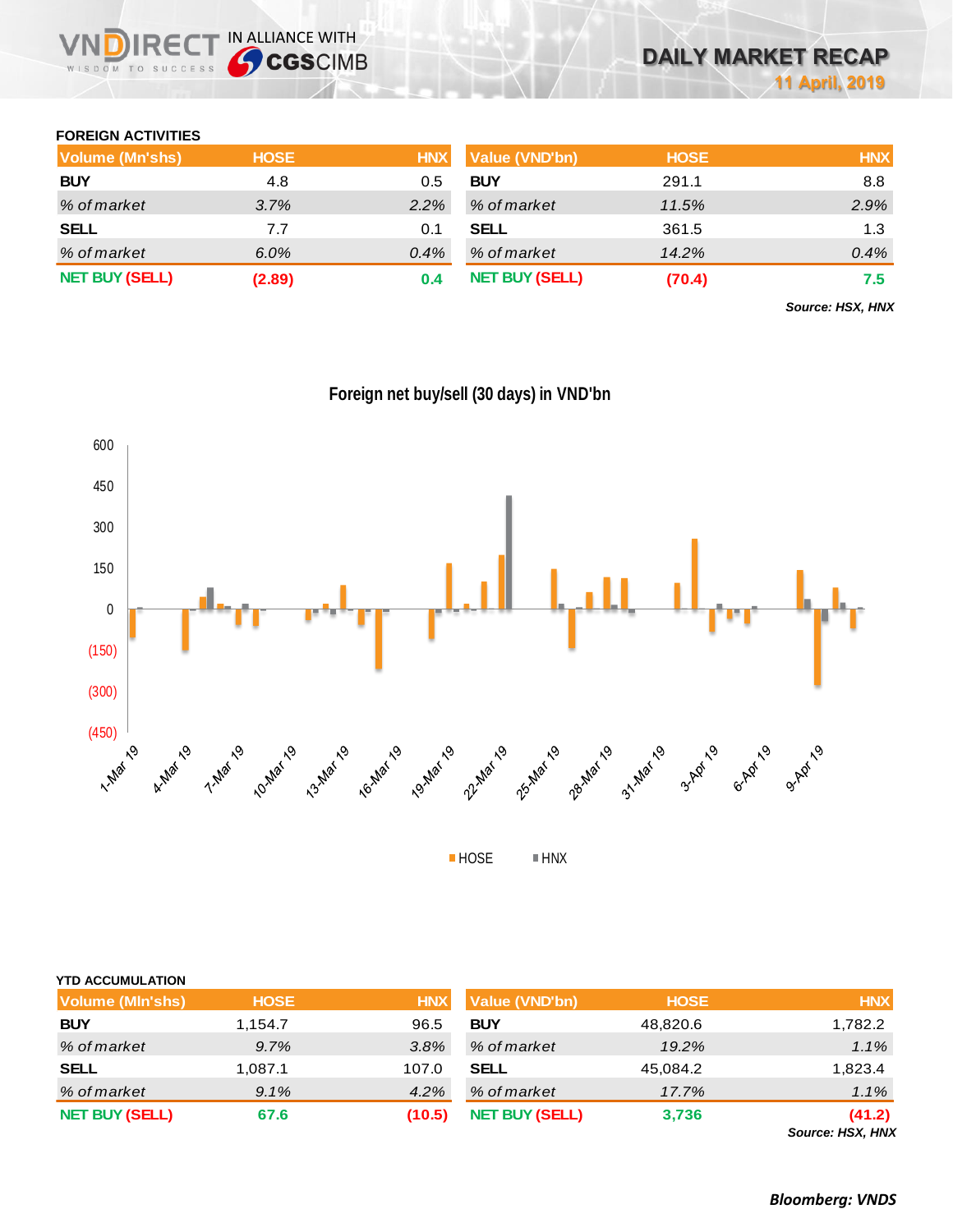## **FOREIGN ACTIVITIES**

WISDOM TO SUCCESS

**VNDIRECT IN ALLIANCE WITH** 

|               |                               | <b>HOSE</b> |         |       |                 | <b>HNX</b>                    |                      |          |         |       |                 |  |
|---------------|-------------------------------|-------------|---------|-------|-----------------|-------------------------------|----------------------|----------|---------|-------|-----------------|--|
|               | Top buy by foreigners (value) |             |         |       | <b>VND'bn</b>   | Top buy by foreigners (value) | <b>VND'bn</b>        |          |         |       |                 |  |
| <b>Ticker</b> | Last<br><b>Price</b>          | Chg         | $%$ chg | Value | Index<br>impact | Ticker                        | Last<br><b>Price</b> | Chg      | %chg    | Value | Index<br>impact |  |
| <b>VNM</b>    | 135.600                       | 300         | 0.22    | 54.9  | 0.159           | VGC                           | 19,600               | 0        | 0.00    | 5.9   | 0.000           |  |
| <b>SAB</b>    | 247,500                       | 500         | 0.20    | 35.2  | 0.098           | <b>DGC</b>                    | 38,000               | 400      | 1.06    | 1.2   | 0.000           |  |
| <b>VHM</b>    | 93,500                        | 1,000       | 1.08    | 28.3  | 1.020           | <b>PPS</b>                    | 7,000                | 0        | 0.00    | 0.2   | 0.000           |  |
| <b>PTB</b>    | 65,800                        | 400         | 0.61    | 19.5  | 0.006           | <b>DHT</b>                    | 35,000               | $-1,000$ | $-2.78$ | 0.2   | 0.000           |  |
| <b>CTD</b>    | 121,700                       | $-100$      | $-0.08$ | 19.3  | $-0.002$        | ART                           | 3,200                | 0        | 0.00    | 0.2   | 0.000           |  |

|               | Top sell by foreigners (value) |        |         |       |                 | Top sell by foreigners (value)<br><b>VND'bn</b> |                      |          |         |       |                        |
|---------------|--------------------------------|--------|---------|-------|-----------------|-------------------------------------------------|----------------------|----------|---------|-------|------------------------|
| <b>Ticker</b> | Last<br><b>Price</b>           | Chg    | $%$ chq | Value | Index<br>impact | Ticker                                          | Last<br><b>Price</b> | Chg      | %chg    | Value | <b>Index</b><br>impact |
| <b>CTD</b>    | 121.700                        | $-100$ | $-0.08$ | 85.6  | $-0.002$        | <b>VDL</b>                                      | 25,000               | $-2.000$ | $-7.41$ | 0.3   | 0.000                  |
| AAA           | 18,900                         | 400    | 2.16    | 47.7  | 0.021           | <b>HDA</b>                                      | 9,900                | 100      | 1.02    | 0.2   | 0.000                  |
| <b>VNM</b>    | 135,600                        | 300    | 0.22    | 43.6  | 0.159           | <b>BVS</b>                                      | 12,600               | 100      | 0.80    | 0.1   | 0.000                  |
| <b>SAB</b>    | 247.500                        | 500    | 0.20    | 35.1  | 0.098           | THB                                             | 12,900               | $-100$   | $-0.77$ | 0.1   | 0.000                  |
| <b>VJC</b>    | 113,900                        | 1,000  | 0.89    | 31.1  | 0.165           | <b>PLC</b>                                      | 16,000               | 0        | 0.00    | 0.1   | 0.000                  |

|               | Top net buy by foreigners (value) |        |         |       | <b>VND'bn</b> | Top net buy by foreigners (value) |                      |          |         |       |              |
|---------------|-----------------------------------|--------|---------|-------|---------------|-----------------------------------|----------------------|----------|---------|-------|--------------|
| <b>Ticker</b> | Last<br><b>Price</b>              | Chg    | $%$ chg | Value | Index         | <b>Ticker</b>                     | Last<br><b>Price</b> | Chg      | %chg    | Value | <b>Index</b> |
|               |                                   |        |         |       | impact        |                                   |                      |          |         |       | impact       |
| <b>VHM</b>    | 93.500                            | 1.000  | 1.08    | 27.9  | 1.020         | <b>VGC</b>                        | 19.600               | 0        | 0.00    | 5.9   | 0.000        |
| <b>GAS</b>    | 105.000                           | $-200$ | $-0.19$ | 18.0  | $-0.117$      | <b>DGC</b>                        | 38,000               | 400      | 1.06    | 1.2   | 0.000        |
| <b>VNM</b>    | 135.600                           | 300    | 0.22    | 11.3  | 0.159         | <b>PPS</b>                        | 7.000                | 0        | 0.00    | 0.2   | 0.000        |
| <b>VIC</b>    | 115.000                           | 3,200  | 2.86    | 11.2  | 3.111         | <b>DHT</b>                        | 35,000               | $-1,000$ | $-2.78$ | 0.2   | 0.000        |
| <b>PTB</b>    | 65.800                            | 400    | 0.61    | 9.9   | 0.006         | <b>ART</b>                        | 3.200                | 0        | 0.00    | 0.2   | 0.000        |

|               | Top net sell by foreigners (value) |        |         |         | <b>VND'bn</b><br>Top net sell by foreigners (value) |            |                      |                |         |         | <b>VND'bn</b>          |  |  |
|---------------|------------------------------------|--------|---------|---------|-----------------------------------------------------|------------|----------------------|----------------|---------|---------|------------------------|--|--|
| <b>Ticker</b> | Last<br><b>Price</b>               | Chg    | $%$ chg | Value   | Index<br>impact                                     | Ticker     | Last<br><b>Price</b> | Chg            | %chg    | Value   | <b>Index</b><br>impact |  |  |
| <b>CTD</b>    | 121,700                            | $-100$ | $-0.08$ | $-66.3$ | $-0.002$                                            | VDL        | 25,000               | $-2,000$       | $-7.41$ | $-0.27$ | 0.000                  |  |  |
| <b>AAA</b>    | 18,900                             | 400    | 2.16    | $-46.7$ | 0.021                                               | <b>HDA</b> | 9,900                | 100            | 1.02    | $-0.20$ | 0.000                  |  |  |
| VJC           | 113.900                            | 000.1  | 0.89    | $-28.2$ | 0.165                                               | <b>THB</b> | 12.900               | $-100$         | $-0.77$ | $-0.12$ | 0.000                  |  |  |
| <b>KDH</b>    | 31,050                             | $-250$ | $-0.80$ | $-12.4$ | $-0.032$                                            | <b>PLC</b> | 16,000               | $\overline{0}$ | 0.00    | $-0.10$ | 0.000                  |  |  |
| <b>HDB</b>    | 27,950                             | $-150$ | $-0.53$ | -6.6    | $-0.045$                                            | VIX        | 9,000                | $-100$         | $-1.10$ | $-0.10$ | 0.000                  |  |  |

*11-Apr-19*

*Source: Bloomberg, HOSE, HNX*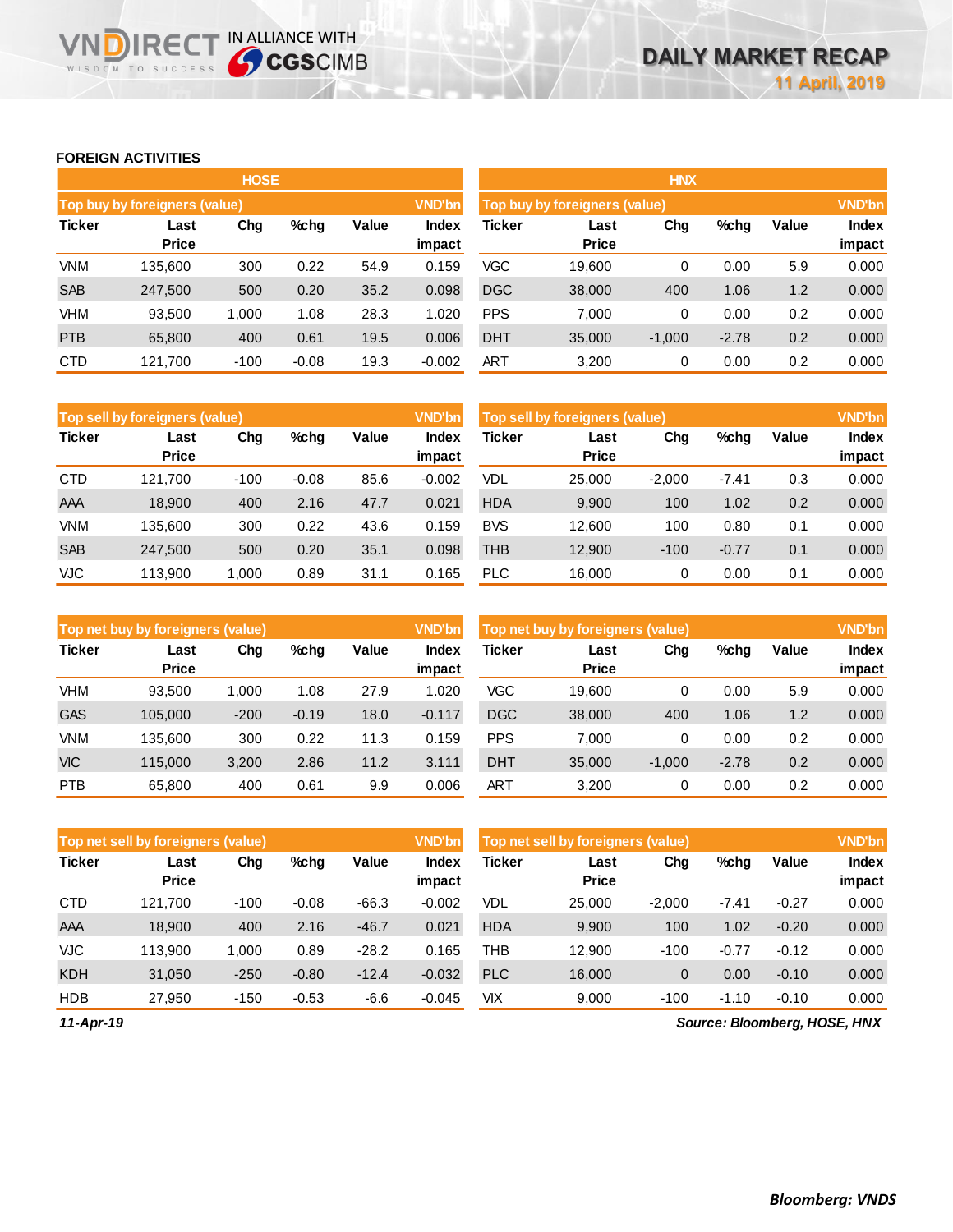## **DAILY MARKET RECAP**

**11 April, 2019**

## **TOP 60 MARKET CAP STOCKS SNAPSHOT ON HOSE**

IR<sub>E</sub>

IN ALLIANCE WITH

|                                           |                            |         |                        |               |                |                                                   |               |              |                                                           |                                  | <b>11 April, 2019</b> |                    |                    |
|-------------------------------------------|----------------------------|---------|------------------------|---------------|----------------|---------------------------------------------------|---------------|--------------|-----------------------------------------------------------|----------------------------------|-----------------------|--------------------|--------------------|
| TOP 60 MARKET CAP STOCKS SNAPSHOT ON HOSE |                            |         |                        |               |                |                                                   |               |              |                                                           |                                  |                       |                    |                    |
| No. Ticker                                | <b>Price</b><br><b>VND</b> | 1M      | Price change (%)<br>3M | 6M            | <b>US\$mln</b> | Mkt. Cap Outs. Vol. Float ratio<br><b>MIn'shs</b> | $\frac{9}{6}$ |              | Avail. Fil Ave. daily vol.<br>$% (30 \, \text{days-shs})$ | P/E<br>$\boldsymbol{\mathsf{x}}$ | P/B<br>$\pmb{\chi}$   | <b>ROE</b><br>$\%$ | <b>ROA</b><br>$\%$ |
| 1 VIC VM                                  | 115,000                    | $-2.8$  | 13.4                   | 23.7          | 15,822         | 3,192                                             | 57.6          | 31.8         | 884,148                                                   | 90.5                             | 6.5                   | 8.9                | 1.5                |
| 2 VHM VM                                  | 93,500                     | 3.9     | 22.1                   | 22.2          | 13,500         | 3,350                                             | 30.3          | 33.7         | 860,364                                                   | 20.8                             | 7.2                   | 57.0               | 16.7               |
| 3 VCB VM                                  | 68,500                     | 9.4     | 24.1                   | 18.7          | 10,952         | 3,709                                             | 25.2          | 6.3          | 1,284,318                                                 | 16.9                             | 4.0                   | 25.5               | 1.4                |
| 4 VNM VM                                  | 135,600                    | $-1.5$  | $1.2$                  | 6.8           | 10,179         | 1,741                                             | 46.2          | 40.7         | 828,326                                                   | 25.6                             | 9.2                   | 37.5               | 28.4               |
| 5 GAS VM                                  | 105,000                    | 4.8     | 15.4                   | $-6.7$        | 8,663          | 1,914                                             | 4.2           | 45.4         | 627,369                                                   | 17.9                             | 4.5                   | 26.5               | 18.4               |
| 6 SAB VM                                  | 247,500                    | 1.0     | 3.1                    | 11.5          | 6,842          | 641                                               | 10.4          | 36.7         | 30,353                                                    | 38.5                             | 10.5                  | 29.4               | 18.8               |
| 7 BID VM                                  | 35,150                     | 4.5     | 10.2                   | 6.8           | 5,180          | 3,419                                             | 4.4           | 26.8         | 1,840,033                                                 | 16.3                             | 2.3                   | 15.1               | 0.6                |
| 8 MSN VM                                  | 87,700                     | $-2.1$  | 8.7                    | 11.6          | 4,397          | 1,163                                             | 24.9          | 8.7          | 609,223                                                   | 19.2                             | 3.5                   | 22.2               | 7.7                |
| 9 TCB VM                                  | 25,100                     | $-4.6$  | $-3.5$                 | $-9.9$        | 3,783          | 3,497                                             | 81.6          | 0.0          | 1,998,191                                                 | 10.1                             | 1.7                   | 21.5               | 2.9                |
| 10 CTG VM                                 | 21,950                     | 4.0     | 16.8                   | $-10.8$       | 3,523          | 3,723                                             | 15.8          | 0.0          | 5,622,531                                                 | 15.1                             | 1.2                   | 8.3                | $0.5\,$            |
| 11 VRE VM                                 | 34,800                     | $-2.0$  | 16.4                   | 14.0          | 3,494          | 2,329                                             | 100.0         | 17.1         | 2,842,695                                                 | 28.3                             | 2.8                   | 8.8                | 6.3                |
| 12 PLX VM                                 | 60,800                     | 0.7     | 9.9                    | $-3.3$        | 3,069          | 1,171                                             | 7.3           | 8.7          | 1,735,355                                                 | 19.3                             | 3.5                   | 17.9               | 6.2                |
| 13 HPG VM                                 | 31,950                     | $-5.5$  | 8.9                    | $-19.9$       | 2,925          | 2,124                                             | 51.1          | 9.3          | 4,646,121                                                 | 7.9                              | 1.7                   | 23.6               | 13.1               |
| 14 BVHVM                                  | 93,900                     | $-1.8$  | 3.9                    | 7.2           | 2,837          | 701                                               | 31.2          | 24.2         | 118,101                                                   | 58.0                             | 4.5                   | 7.8                | $1.1$              |
| 15 VJC VM                                 | 113,900                    | $-6.1$  | $-2.6$                 | $-19.1$       | 2,659          | 542                                               | 53.2          | 9.0          | 850,748                                                   | 11.8                             | 4.4                   | 42.6               | 14.7               |
| 16 NVL VM                                 | 56,700                     | $-5.7$  | $-4.4$                 | $-11.1$       | 2,274          | 930                                               | 32.4          | 31.7         | 614,852                                                   | 16.1                             | 2.7                   | 20.1               | 5.4                |
| 17 VPB VM                                 | 19,650                     | $-6.9$  | 2.9                    | $-15.5$       | 2,081          | 2,457                                             | 69.0          | 0.0          | 2,332,906                                                 | 6.6                              | 1.4                   | 22.8               | 2.4                |
| 18 MBB VM                                 | 22,000                     | 0.9     | 14.3                   | 3.5           | 2,004          | 2,113                                             | 55.2          | 0.0          | 3,944,684                                                 | 7.8                              | 1.5                   | 20.1               | 1.8                |
| 19 MWG VM                                 | 82,500                     | $-5.6$  | $-2.9$                 | $-11.6$       | 1,575          | 443                                               | 87.1          | 0.0          | 560,698                                                   | 12.3                             | 4.1                   | 38.7               | 11.3               |
| 20 POW VM                                 | 15,050                     | $-8.0$  | <b>N/A</b>             | <b>N/A</b>    | 1,519          | 2,342                                             | 88.4          | 34.2         | 2,186,167                                                 | 18.3                             | 1.4                   | 7.8                | 3.2                |
| 21 FPT VM                                 | 47,000                     | 5.6     | 11.4                   | 10.1          | 1,249          | 617                                               | 82.0          | 0.0          | 803,651                                                   | 11.0                             | 2.3                   | 21.9               | 9.6                |
| 22 HDB VM                                 | 27,950                     | $-8.1$  | $-4.3$                 | $-22.6$       | 1,182          | 981                                               | 72.6          | 4.3          | 1,392,259                                                 | 9.6                              | 1.8                   | 19.1               | $1.4$              |
| 23 STB VM                                 | 12,050                     | $-4.0$  | 5.7                    | $-3.6$        | 937            | 1,804                                             | 93.9          | 9.7          | 3,328,750                                                 | 12.1                             | 0.9                   | 7.5                | 0.5                |
| 24 EIB VM                                 | 17,500                     | 0.9     | 20.7                   | 29.6          | 927            | 1,229                                             | 79.0          | 0.1          | 205,593                                                   | 32.6                             | 1.4                   | 4.5                | 0.4                |
| 25 TPB VM                                 | 22,500                     | 8.2     | 7.7                    | 15.8          | 825            | 851                                               | 70.6          | 0.0          | 583,786                                                   | 9.8                              | 1.8                   | 20.9               | 1.4                |
| 26 BHN VM                                 | 81,500                     | $-1.7$  | $-2.2$                 | $-0.6$        | 814            | 232                                               | 0.9           | 31.4         | 1,636                                                     | 37.9                             | 4.4                   | 12.4               | 5.3                |
| 27 ROS VM                                 | 31,450                     | $-3.7$  | $-12.2$                | $-21.4$       | 770            | 568                                               | 27.0          | 46.5         | 6,418,787                                                 | 83.5                             | 3.0                   | 3.7                | 2.0                |
| 28 PNJ VM                                 | 100,200                    | 0.7     | 8.3                    | $-2.0$        | 721            | 167                                               | 67.0          | 0.0          | 294,178                                                   | 17.0                             | 4.5                   | 28.3               | 17.4               |
| 29 DHG VM                                 | 116,500                    | $-2.2$  | 45.8                   | 29.9          | 657            | 131                                               | 22.1          | 56.5         | 203,065                                                   | 26.2                             | 4.9                   | 19.8               | 15.7               |
| 30 SSIVM                                  | 27,250                     | $-4.7$  | 4.2                    | $-10.2$       | 598            | 509                                               | 63.8          | 40.0         | 1,297,503                                                 | 10.4                             | 1.5                   | 14.8               | 6.1                |
| 31 HNG VM                                 | 15,150                     | $-2.3$  | 2.0                    | 1.7           | 579            | 887                                               | 42.0          | 48.2         | 977,377                                                   | <b>N/A</b>                       | 1.3                   | $-6.4$             | $-2.1$             |
| 32 KDH VM                                 | 31,050                     | 0.0     | 1.8                    | $-3.4$        | 554            | 414                                               | 73.3          | 1.5          | 250,529                                                   | 15.4                             | 1.9                   | 13.4               | 8.1                |
| 33 REE VM                                 | 31,800                     | $-5.4$  | 1.0                    | $-6.5$        | 425            | 310                                               | 84.4          | 0.0          | 641,492                                                   | 5.5                              | 1.1                   | 20.6               | 12.0               |
| 34 SBT VM                                 | 18,500                     | $-3.1$  | $-5.5$                 | $-1.9$        | 419            | 525                                               | 30.2          | 89.1         | 1,515,047                                                 | 41.4                             | 1.8                   | 4.1                | 1.7                |
| 35 CTD VM                                 | 121,700                    | $-13.7$ | $-23.2$                | $-22.2$       | 401            | 76                                                | 85.6          | 1.6          | 177,119                                                   | 6.6                              | $1.2$                 | 18.8               | 9.2                |
| 36 GEX VM                                 | 22,600                     | $-2.2$  | 3.4                    | $-14.7$       | 396            | 407                                               | 64.7          | 33.2         | 1,181,477                                                 | 8.7                              | 1.6                   | 19.1               | 6.1                |
| 37 VHC VM                                 | 94,000                     | 2.0     | 3.3                    | 8.0           | 374            | 92                                                | 37.7          | 64.2         | 191,760                                                   | 6.0                              | 2.2                   | 41.3               | 25.4               |
| 38 HCM VM                                 | 27,700                     | $-4.5$  | 24.9                   | $-12.1$       | 361            | 302                                               | 76.2          | 42.1         | 569,743                                                   | 10.5                             | 2.3                   | 23.1               | 11.3               |
| 39 SCS VM                                 | 162,000                    | 11.0    | 15.3                   | 12.5          | 349            | 50                                                | 99.1          | 30.7         | 18,708                                                    | 21.0                             | 10.9                  | 48.6               | 43.6               |
| 40 PPC VM                                 | 24,550                     | 2.5     | 26.9                   | 34.5          | 339            | 321                                               | 24.6          | 34.4         | 822,584                                                   | 7.0                              | 1.4                   | 20.2               | 15.5               |
| 41 DXG VM                                 | 22,450                     | $-9.3$  | $-3.4$                 | $-16.9$       | 339            | 350                                               | 66.8          | 0.4          | 1,350,495                                                 | 6.6                              | 1.6                   | 26.7               | 9.8                |
| 42 TCH VM                                 | 22,150                     | $-3.9$  | 30.3                   | $-0.9$        | 337            | 353                                               | 50.0          | 41.7         | 764,898                                                   | 29.3                             | 1.8                   | 6.2                | 5.3                |
| 43 GMD VM                                 | 26,250                     | $-4.2$  | 2.1                    | 1.2           | 336            | 297                                               | 60.8          | 0.0          | 425,084                                                   | 4.3                              | 1.3                   | 29.4               | 17.2               |
| 44 NT2 VM                                 | 26,950                     | $-3.4$  | $-1.8$                 | 6.9           | 334            | 288                                               | 32.1          | 25.9         | 186,379                                                   | 10.3                             | 2.1                   | 17.4               | 8.3                |
| 45 PDR VM                                 | 28,850                     | 7.6     | 11.4                   | 13.1          | 331            | 266                                               | 37.7          | 42.6         | 953,214                                                   | 12.6                             | 2.2                   | 19.8               | 6.1                |
| 46 PVD VM                                 | 19,150                     | 4.1     | 26.0                   | 5.5           | 316            | 383                                               | 49.4          | 26.5         | 3,274,131                                                 | 40.9                             | 0.5                   | 1.5                | 0.9                |
| 47 DPM VM                                 | 18,200                     | $-10.8$ | $-14.8$                | 3.1           | 307            | 391                                               | 38.1          | 26.2         | 336,367                                                   | 10.9                             | 0.9                   | 8.8                | 6.5                |
| 48 KBC VM                                 | 14,950                     | $-2.9$  | 8.3                    | 22.5          | 303            | 470                                               | 75.4          | 28.3         | 2,940,355                                                 | 9.4                              | 0.8                   | 8.6                | 4.6                |
| 49 PHR VM                                 | 51,300                     | 4.7     | 42.5                   | 94.3          | 300            | 135                                               | 33.1          | 41.0         | 714,045                                                   | 10.7                             | 2.7                   | 25.1               | 13.4               |
| 50 NLG VM                                 | 28,700                     | 7.1     | 12.8                   | $-4.8$        | 296            | 239                                               | 60.8          | 0.0          | 611,731                                                   | 7.6                              | 1.4                   | 19.2               | 8.7                |
| 51 PAN VM                                 | 38,200                     | 3.2     | 11.0                   | $-5.6$        | 280            | 170                                               | 47.3          | 3.6          | 71,399                                                    | 18.2                             | 1.8                   | 10.4               | 4.3                |
| 52 VPIVM                                  | 40,300                     | $-2.2$  | $-2.2$                 | $-4.7$        | 278            | 160                                               | 100.0         | 39.7         | 234,998                                                   | 15.3                             | 2.9                   | 20.6               | 8.1                |
| 53 CII VM                                 | 24,400                     | 2.5     | $-1.2$                 | $-6.2$        | 261            | 248                                               | 83.4          | 16.1         | 1,035,062                                                 | 66.3                             | 1.2                   | 1.8                | 0.4                |
| 54 VCIVM                                  | 37,000                     | $-11.3$ | $-4.1$                 | $-38.0$       | 260            | 163                                               | 66.1          | 59.1         | 109,982                                                   | 7.3                              | 1.7                   | 24.7               | 12.7               |
| 55 HT1 VM                                 | 15,800                     | 1.0     | 12.9                   | 23.0          | 260            | 382                                               | 20.0          | 42.9         | 217,153                                                   | 9.4                              | 1.2                   | 12.4               | 5.9                |
| 56 LGC VM                                 | 26,500                     | $-24.9$ | $-24.9$                | $-4.2$        | 220            | 193                                               | <b>N/A</b>    | 4.0          | 69                                                        | 27.9                             | 1.9                   | 7.2                | 1.9                |
| 57 HPX VM                                 | 25,350                     | 7.4     | 4.3                    | 25.0          | 219            | 200                                               | 89.0          | 34.3         | 299,432                                                   | 11.3                             | 2.0                   | 19.4               | 6.5                |
| 58 VCF VM                                 | 186,000                    | 24.8    | 32.0                   | 16.3          | 213            | 27                                                | 0.6           | 48.4         | 825                                                       | 7.7                              | 3.5                   | 58.7               | 22.1               |
| 59 HAG VM<br>60 DCM VM                    | 5,220<br>8,990             | $-9.4$  | 2.8<br>$-8.2$          | 0.2<br>$-8.5$ | 209<br>205     | 927<br>529                                        | 63.8          | 40.6<br>46.1 | 5,131,275<br>606,333                                      | 41.1<br>8.1                      | 0.4                   | 0.9<br>9.5         | 0.2                |
|                                           |                            | $-2.0$  |                        |               |                |                                                   | 24.4          |              |                                                           |                                  | 0.8                   | 11 Apr             | $5.6\,$            |